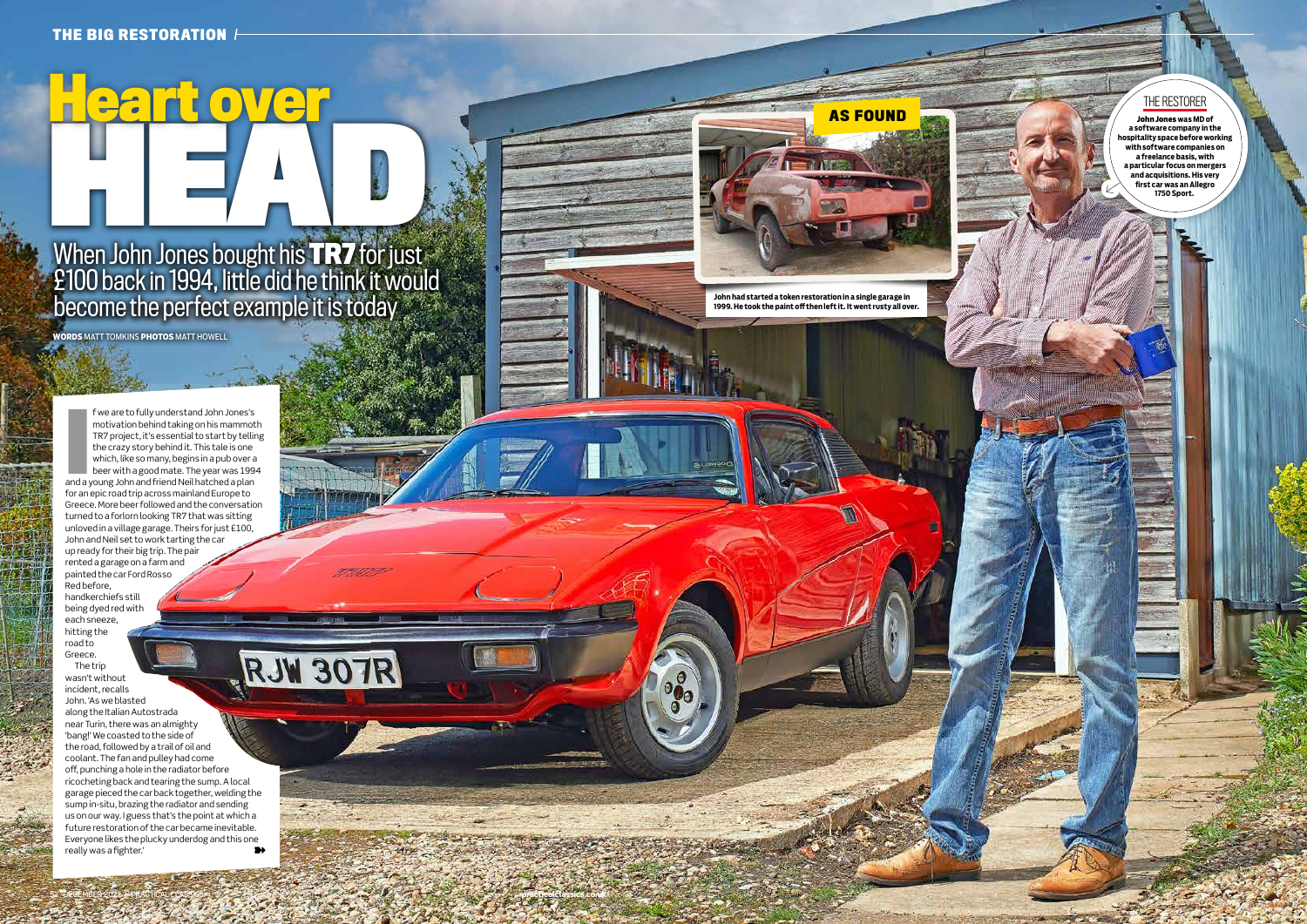## **Here's how John did it**

### **THE BIG RESTORATION**

eventually became apparent that a professional respray would be required. I read in Practical Classics that Nigel Clark had entrusted the respray of his beloved GT6 to Complete Car Care in Thedingworth, which isn't far from me, so I had a chat with Nigel before booking my car in with them for a bare metal respray.' In order to guarantee their work, the body shop removed the filler and primer John had applied, taking the car back to bare metal once more. 'That was disheartening,' admits John, 'but the finished result speaks for itself. It was definitely the right decision entrusting the prep and paint to the experts.'

### **Opportunity knocks**

The gearbox also got the full John treatment, being cleaned and carefully checked before being reassembled with new gaskets and seals. 'The gearbox mounts', reports John, 'are always a problem on these cars. The originals turn to jelly after years of oil leaks and replacements are too hard and transfer too much noise and vibration into the cabin.' Striking a compromise between the two, John fitted a pair of mounts from a Volvo 340 that offer OE performance and are discreet enough not to detract from the TR's originality.

In total, the car was away at the body shop for seven months, giving John plenty of time to strip and rebuild the engine while the garage was empty. John had sourced what he was told was a fully rebuilt 2.0 litre lump to replace the tired 1850 lump that took him to Greece, but chose to strip the engine anyway to check it over and found the 'rebuild' to have amounted only to a fetching coat of paint. Despondent but not beaten, John bought a refurbished crankshaft complete with bearings and fitted these having established that the bores and pistons at least were good enough to go again. He removed the valves and lapped them into their seats before reassembling the engine with new ancillaries including a rebuilt set of carburettors and a viscous fan that he had bought for the car 30 years previously.

With the body solid once more, attention could turn to paintwork. John spent a huge amount of time preparing the body, applying filler, flatting and repeating in time honoured tradition, but as time marched on and mechanical components were one by one restored, so the level of finish required changed. Says John: 'As the project went on, I kept upping the ante and so it

By the time that the chaps had returned to Blighty, the paint had faded, the body was full of dings and the big ends had gone, so in August 1994 the car was put into a lock-up and forgotten about until 1996, when John bought his first house and moved the car into his single garage. By 1999, John had summoned the enthusiasm to begin restoring the car, removing the paint and filler and returning the car to bare metal, as well as making his first attempt at MIG welding, before once again the car was left untouched for a number of years as life took over.

### **Decision time**

Fast forward to 2005 and John had moved house, the car was lingering in a barn and it was decision time. 'I had to decide whether to press on and restore the car properly or scrap it and move on. I couldn't bring myself to scrap it, and I knew that if I tried to sell what I knew was a fundamentally good car would just attract tyre kickers and time wasters given its surface rusted state, so there really was only one option left.'

> By now the rolling shell had returned. Resplendent in red it was a great giver of motivation as John entered the final stage of the project: reassembly. Although John did most of the work on the car himself, he is incredibly grateful for the help he received from his mates throughout the build who called in from time to time when their diaries allowed. ➽

And so it was that John made the use of his new home's large garden and built himself a garage big enough to restore the car before moving the now very sad looking TR in and setting to work. The first job was to slowly strip the car to a shell before mounting the body on a rotisserie to enable better access to the areas in need of attention. John confesses that this was the low point of the project. 'There really was nothing positive about this bit. No easy wins, just rot, rot and more rot with oil and grime thrown in for good measure.' With the car baring all, John made a start on the metalwork working from the front of the car back, with the engine bay flitch panels first to go under the MIG. Then bit by bit, panel by panel, the TR regained its rigidity. Says John: 'It was slow progress so when I wanted a little win, I would get to work on the running gear, stripping cleaning, painting and reassembling subassemblies ready for them to eventually be fitted to the shell.' 'But it wasn't until the welding was complete and the body could be removed from the rotisserie that I finally felt that I was winning. That was the turning point for sure.'

### **Original interior is a great place to be. Oh-so Seventies. Attention to detail is just superb.** Engine 1998cc/4-cyl/OHC Power 90bhp@5000rpm Torque 105lb ft@3000rpm Gearbox 4-speed manual 0-60mph 11.3sec Top speed 108mph Fuel economy 33mpg Price new £3334 Value now £12,000 **TECH SPEC**

**New old stock decals adorn the wheel centres, bonnet and boot lid.**



#### With the car back from the paint shop, reassembly could begin. 'It was so satisfying bolting shiny parts I'd previously restored onto the freshly painted shell' beams John.



**1**



### **JULY 2021 Jolly good!**

After a successful MOT pass in April, John's TR7 attracted the attention of designer Harris Mann at its first event at Gaydon.



RUI 30TR



**Two-litre engine now runs as well as it looks.**

> **MARCH 2018Paint time** The car went to Complete Car Care for paint, after John had seen their work showcased in PC on Nigel Clark's GT6.



**APRIL 2018 Second time lucky** John sourced a 'rebuilt' engine, but ended up rebuilding it himself… properly.



### **'John is incredibly grateful for the help he received from his mates during the build'**